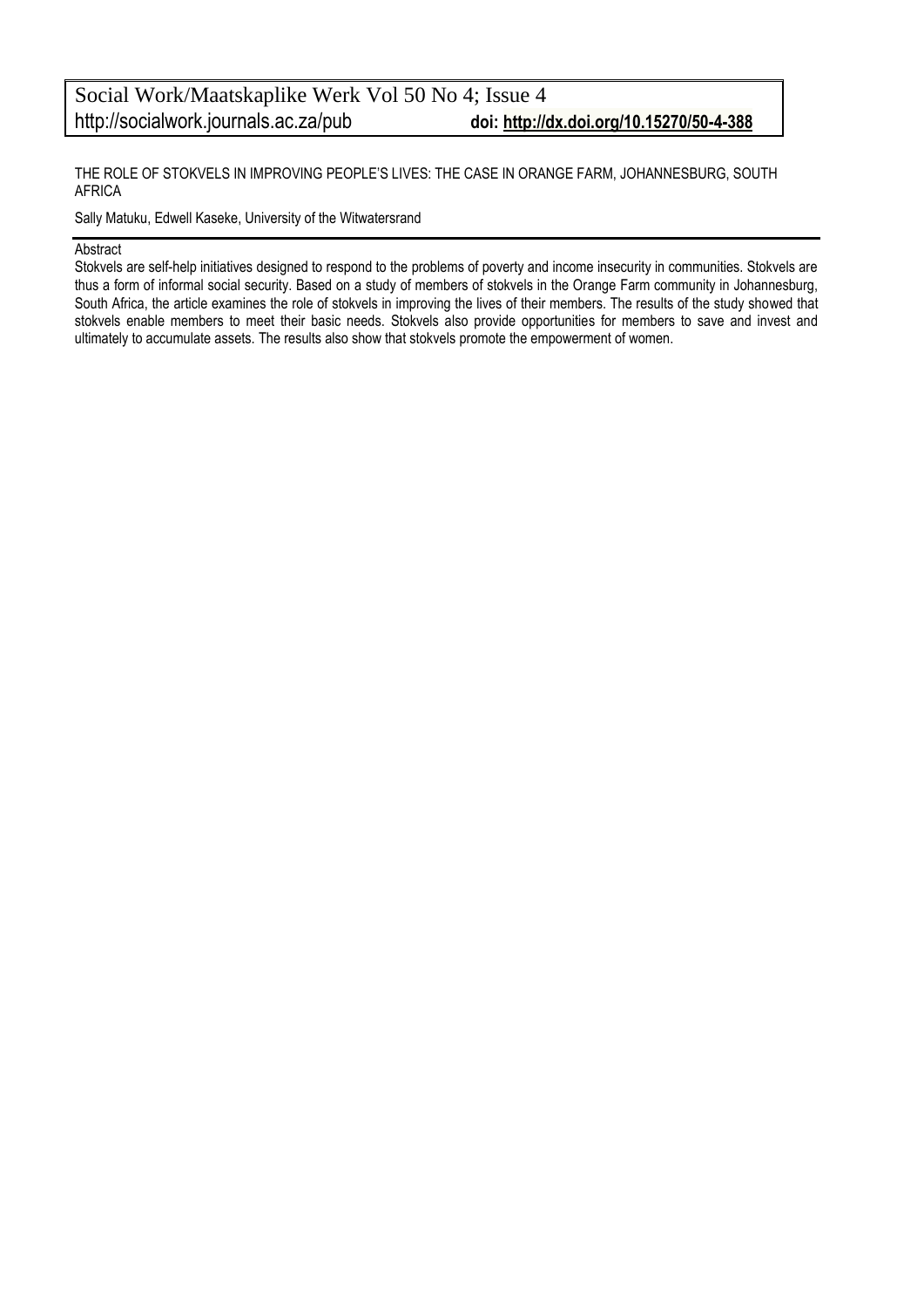# **THE ROLE OF STOKVELS IN IMPROVING PEOPLE'S LIVES: THE CASE IN ORANGE FARM, JOHANNESBURG, SOUTH AFRICA**

### **Sally Matuku, Edwell Kaseke**

### **INTRODUCTION**

This article, based on a study that was conducted in Orange Farm community in Johannesburg, South Africa, examines the social and economic benefits of participating in stokvels. Contemporary South Africa is characterised by extreme poverty, high levels of inequality and unemployment. This forces the poor to rely on self-help communitybased initiatives as part of their survival strategies. Stokvels are amongst the key poverty-alleviation strategies which have been practised for many years by the majority of black South Africans. Worldwide, stokvels are commonly known as "rotating savings and credit associations" (ROSCAs). The term stokvel is unique to the South African context. Lukhele (1990) observes that a stokvel is an informal group savings scheme in which members voluntarily agree to contribute a fixed amount to a common pool on a regular basis. This could be on a weekly, fortnightly or monthly basis. Although stokvels are very common in South Africa, "no official recognition is given to this vital savings mechanism in official statistics, which contributes to an underestimation of the importance of these organisations both as saving institutions and as mechanisms of poverty alleviation and social advancement" (Verhoef, 2001:262). Nevertheless, despite the lack of official recognition, stokvels continue to function in post-apartheid South Africa as they provide tremendous socio-economic benefits to society.

South Africa continues to face severe poverty and high rates of inequality, with half of the country's population surviving below the poverty line (Statistics South Africa, 2014). A poverty profile survey conducted in 2008/2009 estimated that South Africa's gini coefficient was approximately 0.64 (Statistics South Africa, 2013). The majority of poor people struggle to meet their basic needs, such as food, shelter, housing, clothing and education. A major source of poverty in South Africa is unemployment. Unemployment precludes people from meeting their basic needs. It is for this reason that the government has adopted strategies to create employment. For instance, the government introduced public works as one of its employment creation strategies. However, despite these efforts, unemployment still remains high, as 24.1 per cent of the country's labour force is unemployed (Statistics South Africa, 2014). Consequently**,**  poverty still persists and the poor are forced to engage in self-help initiatives in order to address poverty. Stokvels are an example of such self-help initiatives. South Africa also uses the provision of social grants as one of its key strategies for mitigating poverty. These grants are categorical and means-tested. Thus, not everyone is eligible for the social grants. Some of the recipients of these grants, particularly older persons, have formed informal self-help groups such as stokvels in order to supplement their incomes from the social grants (Kaseke, 2010). There was therefore a need to explore the social and economic benefits of participating in stokvels.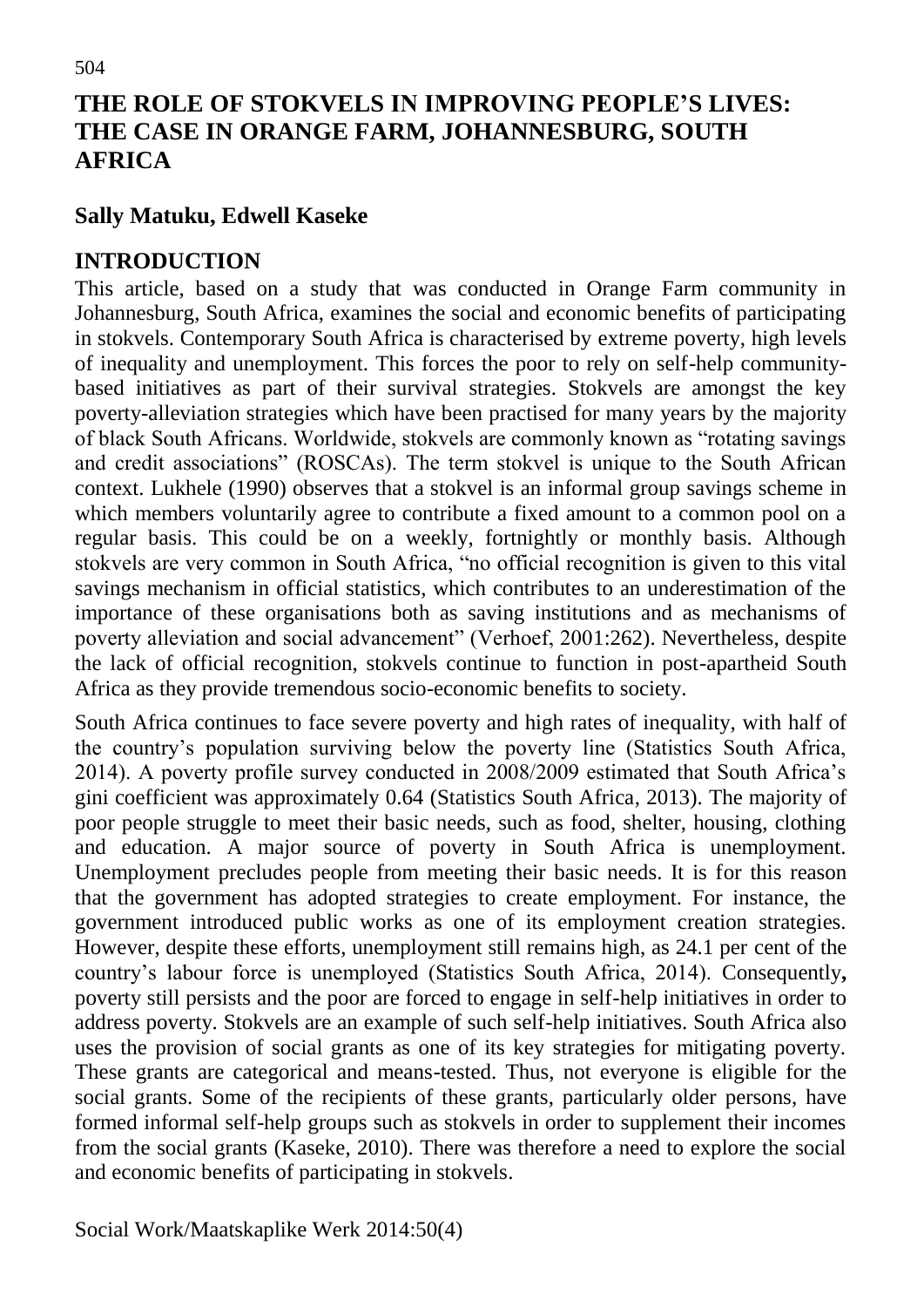Poverty is a global political problem and results from particular political contexts (Alcock, 2006). Patel (2005:51) argues that "poverty is one of the greatest challenges facing Southern African countries", with approximately 70 per cent of these populations living below the international poverty line of US\$2 per day. Carter and May (1999) postulate that although South Africa is ranked as an upper-middle-income country, many South Africans continue to live in extreme poverty. The poverty head count in South Africa is 58.6 per cent (Statistics South Africa, 2014).

The poverty and inequalities which continue to persist in South Africa today are embedded in the country's historical context, which was characterised by racial segregation and discrimination. This resulted in disparities in the distribution of wealth in the country between the rich white minority and the poor black majority. Schulze (1997) argues that during apartheid black South Africans were inevitably excluded from and deprived of opportunities to participate meaningfully in the mainstream economy. Furthermore, many black people were very unfamiliar with formal institutions such as banking and most of those who were illiterate found the formal institutions intimidating therefore; they resorted to accumulating credit through stokvels (Schulze, 1997).

### **HISTORY AND TYPOLOGY OF STOKVELS**

As pointed out earlier on, stokvels fall under the realm of informal social security and constitute an important form of social security. Triegaardt (2005:7) explains that "Stokvels, burial societies and other forms of communal savings are all components of the rich fabric of social security". Stokvels are an example of mutual aid arrangements designed to provide mutual assistance to the members. The establishment of mutual aid arrangements is an attempt to respond to gaps in social protection. Those who join mutual aid schemes do so either because they are not covered by any social protection scheme, or are covered but the level of protection is not adequate (Kaseke & Olivier, 2008). Dekker and Olivier (2003) observe that unlike formal social security systems, informal social security systems are not regulated by the state. There is no agreement as to when exactly stokvels emerged, but it is generally accepted that the term "stokvel" originated from English-speaking settler farmers' "stock fairs" of the early  $19<sup>th</sup>$  century in Eastern Cape, South Africa (Lukhele, 1990). Irving (2005) explains that it was at these "stock fairs" that the English settlers auctioned off their cattle and it was also an occasion when black farmers and labourers, socialized, exchanged ideas and gambled whatever resources that they had to purchase livestock. Upon the discovery of gold in Johannesburg in 1886 several people, particularly men, migrated to Johannesburg. The majority of these migrants were many Cape Blacks who brought with them the concept of stokvels, particularly the burial stokvel, as there was a great need to ensure that one had a decent burial back in their rural homes (Lukhele, 1990). Around the 1930s there was an influx of rural-urban migration particularly amongst women as they arrived in the cities and towns to join their husbands who were working in the mines (Lukhele, 1990). According to Buijs (2002), the reason why many black women participated and still participate in stokvels is because most of them are poor and unemployed. Many of those who are employed in the informal economy have low incomes, hence the need to supplement their incomes through other means such as stokvels. Stokvels have become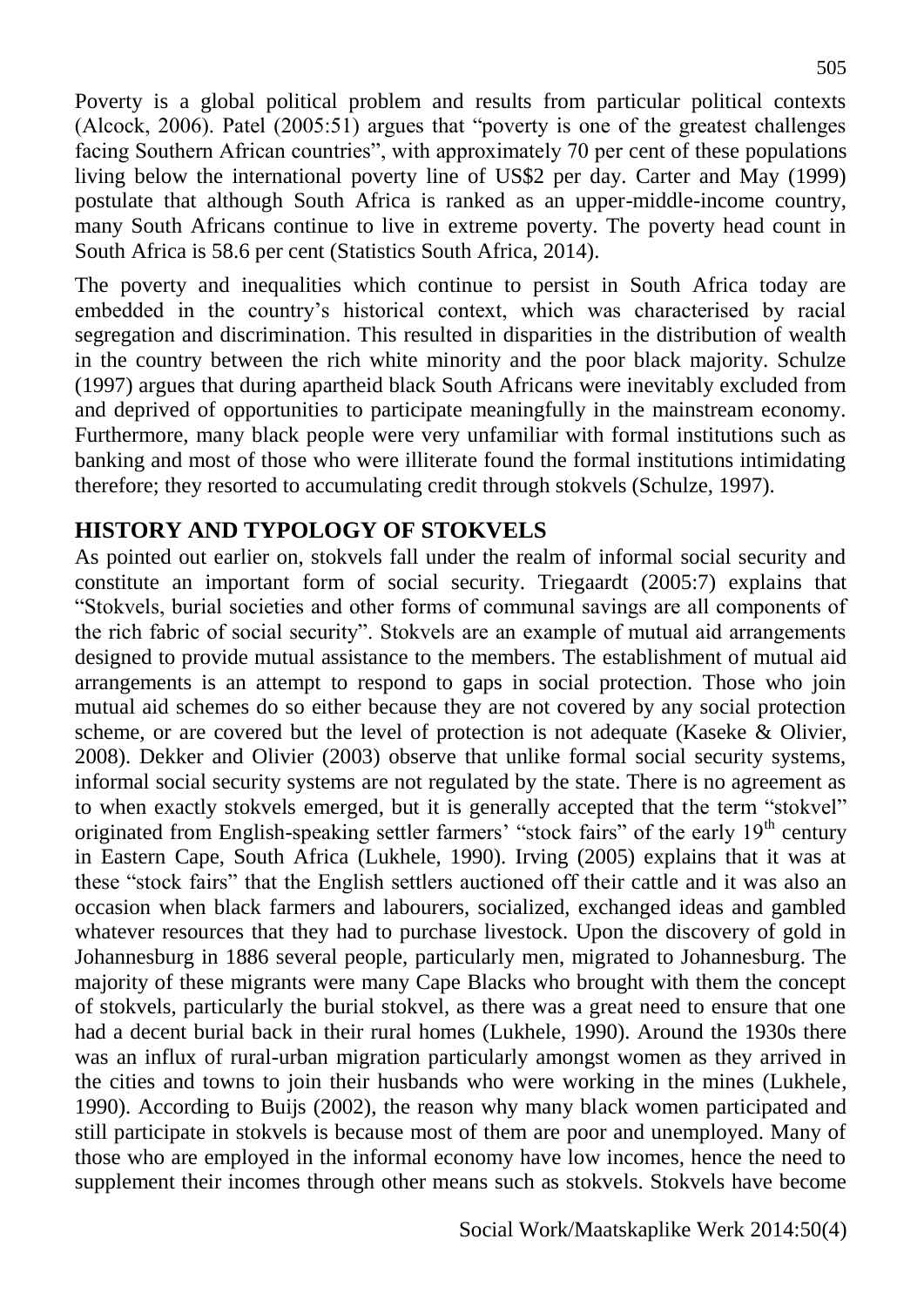a common female-dominated self-help initiative and these stokvels have expanded from the burial stokvels to other types.

### **Types of stokvels**

There are different types of stokvels in South Africa as the following discussion shows. Verhoef (2001) identifies four types of stokvels, namely savings, burial, investment and high budget stokvels. Stokvels have both economic and social functions. The economic function relates to the use of stokvels to promote income security whilst the social function speaks to social capital, which manifests itself through friendships and social networks.

### **Savings stokvels**

Savings clubs or contribution stokvels promote savings. Members contribute a fixed amount of money into a common pool and they mutually agree upon the order or cycle of receiving the pooled funds. Smallhorne (2013) observes that savings stokvels have the largest membership.

### **Burial stokvels**

Burial stokvels provide material and non-material support to members and their families in the event of death. Burial stokvels emerged following the migration of black workers to the gold mines. The prohibitive costs of funerals, particularly transporting the body to rural areas as per African tradition or custom, forced black workers to form burial stokvels. Members make fixed contributions to cover funeral expenses. The specific benefits are defined in the constitution of the relevant stokvel and usually include purchase of a coffin and transporting the body.

### **Investment stokvels**

The common goal of investment stokvels is to accumulate capital by investing in business ventures. Investment stokvels also promote savings through bulk purchases of goods. Such investment stokvels are also referred to as cooperative buying societies (Irving, 2005). Members of investment stokvels contribute a fixed amount of money usually on a monthly basis. The funds are saved and allowed to accumulate before investment in business ventures.

# **High-budget stokvels**

High-budget stokvels operate as financial institutions and are established for the purpose of promoting savings and investments. By their nature, high-budget stokvels are not for the poor or persons of limited means. Members of high-budget stokvels contribute substantial amounts in keeping with their high standing in society. These substantial contributions enable members to receive large lump-sum payments which they can use to purchase household goods or meet other needs that require an outlay of considerable resources. High-budget stokvels are dominated by men and very few women are members of these schemes (Schulze, 1997). This is a reflection of the fact that women are under-represented among high-income earners.

#### 506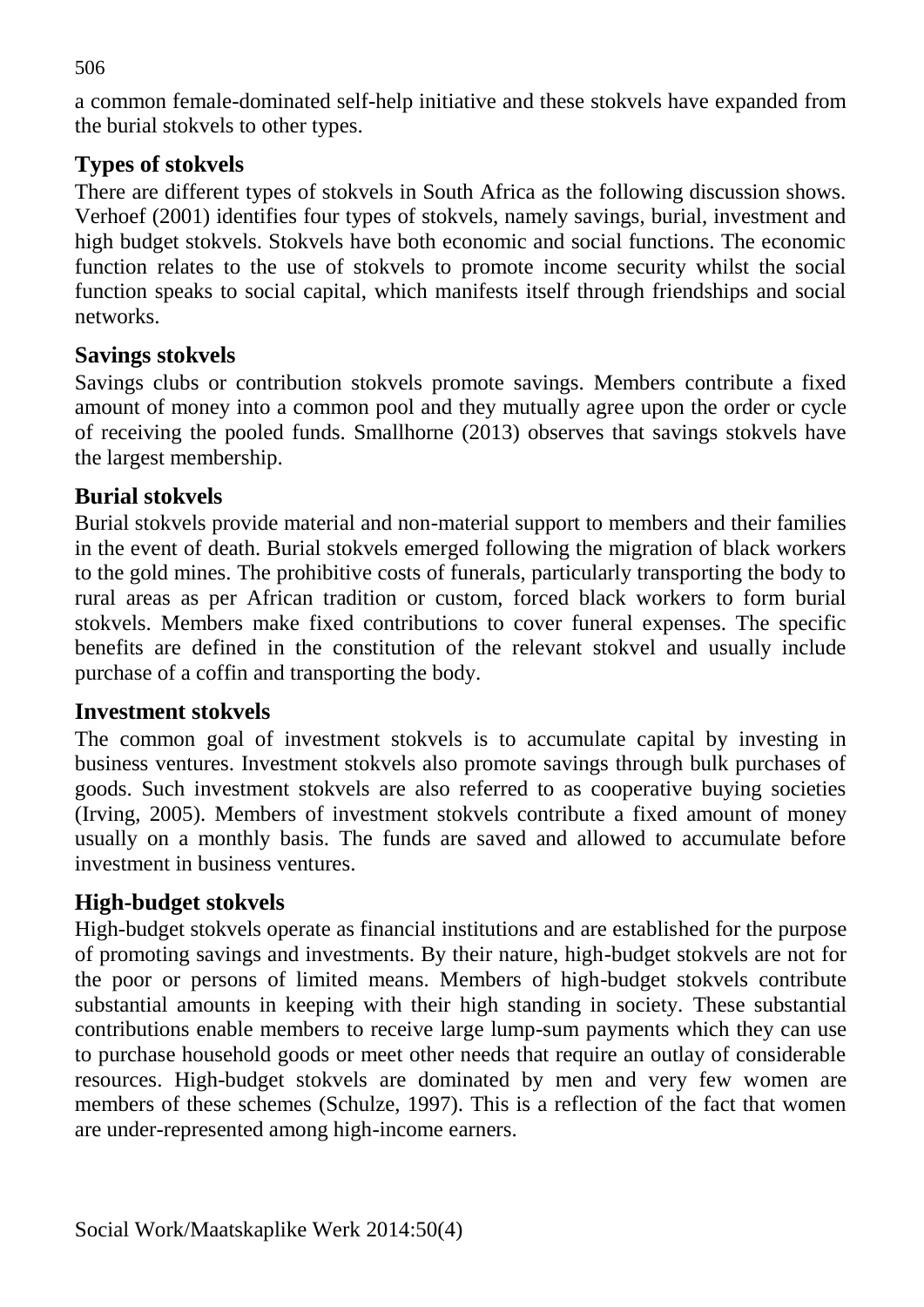### **THE AIM AND OBJECTIVES OF THE STUDY**

The aim of the study was to explore the role of stokvels in improving the wellbeing of their members. The study had three specific objectives. Firstly, the study sought to establish the reasons why people participate in stokvels. Secondly, the study sought to establish how stokvels were beneficial to the membership. And finally the study sought to explore the perceptions of members of stokvels about factors that enhance the success of stokvels.

### **RESEARCH METHODOLOGY**

A qualitative research approach was used in this study. The study was also exploratory and descriptive in nature. The study population consisted of female adults (aged 30 years and above) who were members of stokvels and living in Orange Farm in Johannesburg. A sample of eight participants was selected using the snowball sampling technique. According to Padgett (2008), snowball sampling technique is used in circumstances where the study population is unknown, forcing the researcher to rely on referrals.

A semi-structured interview schedule was used to guide the face-to-face interviews that were conducted to collect data. All interviews were tape-recorded with the participants' consent in order to obtain a fuller record of the interview. Data were analysed using the thematic content analysis and various themes that emerged were identified, organised and interpreted to establish meaning.

#### **Results and discussion**

The results of the study are discussed according to the objectives of the study.

### **REASONS FOR PARTICIPATION IN STOKVELS**

The first objective of the study sought to establish the reasons why women participate in stokvels. The following were identified as reasons for participating in stokvels.

### **Unemployment**

Unemployment was identified by participants as one of the reasons why they participate in stokvels. This is essentially because unemployment is a source of poverty. In the absence of adequate formal social protection, the poor are forced to rely on informal forms of social protection (Kaseke & Olivier, 2008). Thus unemployment forces women to explore alternative strategies for achieving income security. How then are unemployed women able to pay the contributions? Participants revealed that money for the contributions (particularly initial contributions) was provided by their spouses or partners, since they did not have their own sources of income. Participating in stokvels is thus one of their innovative strategies for addressing income security. Improved income security widens the choices of the poor and in particular enables them to access goods and services that ordinarily they would not be able to access.

One participant had this to say**:**

*"Because I am unemployed, I always found it hard to have enough money to buy food since only my husband is working and gets a little income so we were* 

Social Work/Maatskaplike Werk 2014:50(4)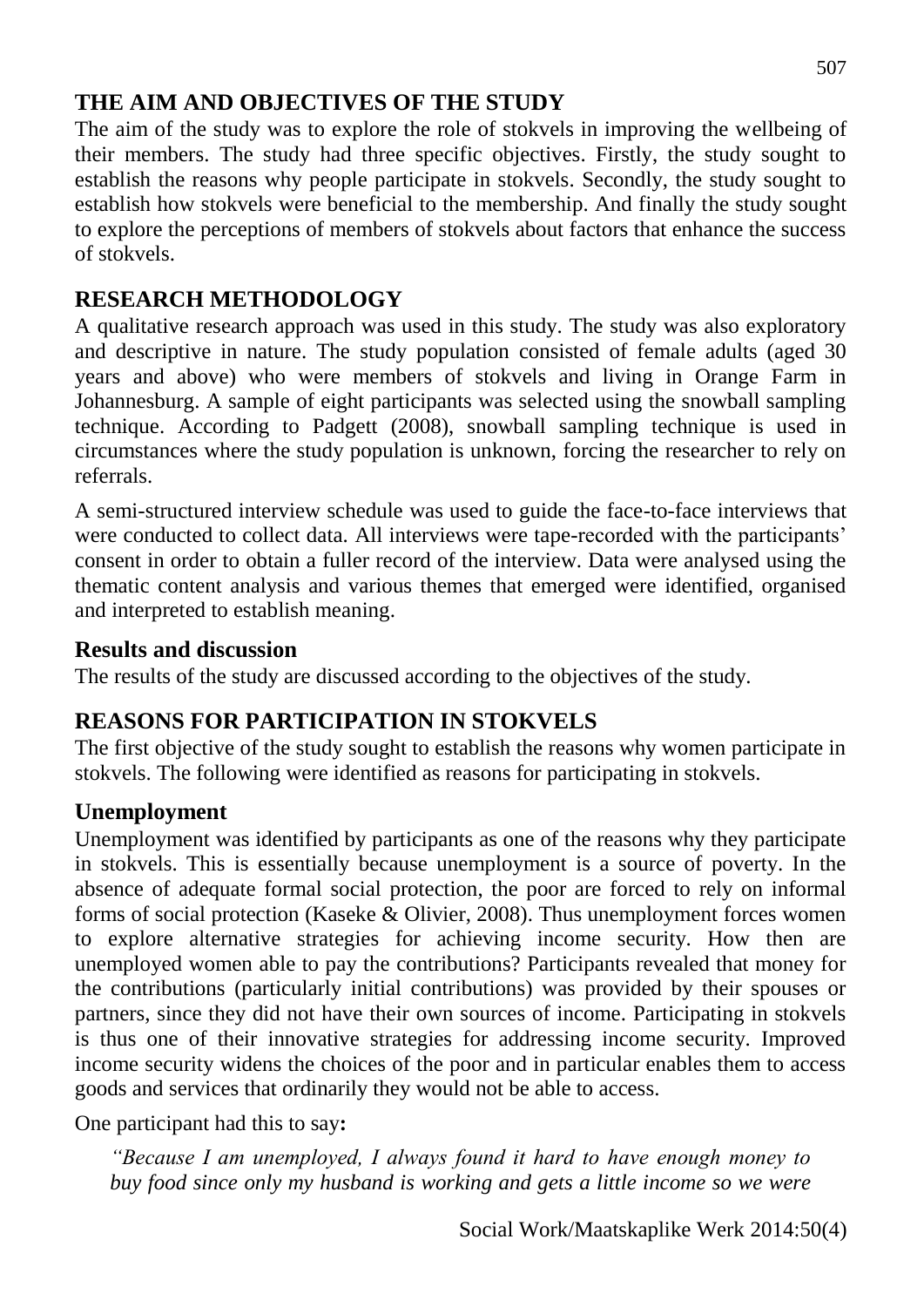*always running short of money. In December it was even worse because we could not buy enough food and could not buy my children new clothes for Christmas."*

Participants also considered stokvels as initiatives for supplementing their husbands' incomes so that they could meet their household needs. One of the participants alluded to this point by saying:

*"I wanted to join the stokvel because it helps me in December because I am not working. So when my husband comes with his back pay or bonus we cannot afford to buy all those things that you want because you must buy children clothes and then groceries, and in January when they go to school we must spend. Now that's why the stokvel is good for us because we use the money to buy groceries and when we get the back pay, we know that we can spend the money on the children's clothes and on the school fees."* 

This finding supports the argument by Buijs (2002) that women participate in stokvels because the majority of them are poor and unemployed. The women thus receive assistance from their spouses or partners to enable them to pay the required contributions. Women receiving a social grant, particularly the old age grant, are able to use part of the grant to pay their contributions.

#### **Influence of social networks**

Another factor that drives women to participate in stokvels is the influence from social networks. The majority of the participants indicated that women in their social networks influenced them to join stokvels. They indicated that they had close relationships with some of the women who were already members of stokvels and these were mainly people from their local church or their friends. Thus women from their social networks motivated them to participate in stokvels. The influence from their social networks was more intense, given that they lived in close proximity. One participant noted that:

*"There were some people that I knew there. I would see them in their uniforms and then I asked where their societies where and how to join them and they told me that if I want to join them I would have to pay the joining fee."* 

It was apparent that the motivation to join stokvels was that some of their neighbours spoke glowingly about the benefits of being a member of a stokvel. Thus stokvel membership is drawn from people who live in the same geographical space. Theime (2003) supports this when he postulates that membership is primarily based on the personal relationships and trust which exists amongst the members.

#### **The need for mutual support**

The study revealed that the need for mutual support also motivated participants to join stokvels. This point was highlighted particularly by those who were part of the burial stokvels. One participant from a burial stokvel remarked that:

*"We used to see people suffer when they experienced death at their homes, so we decided to start a group where we could save money to help each other."*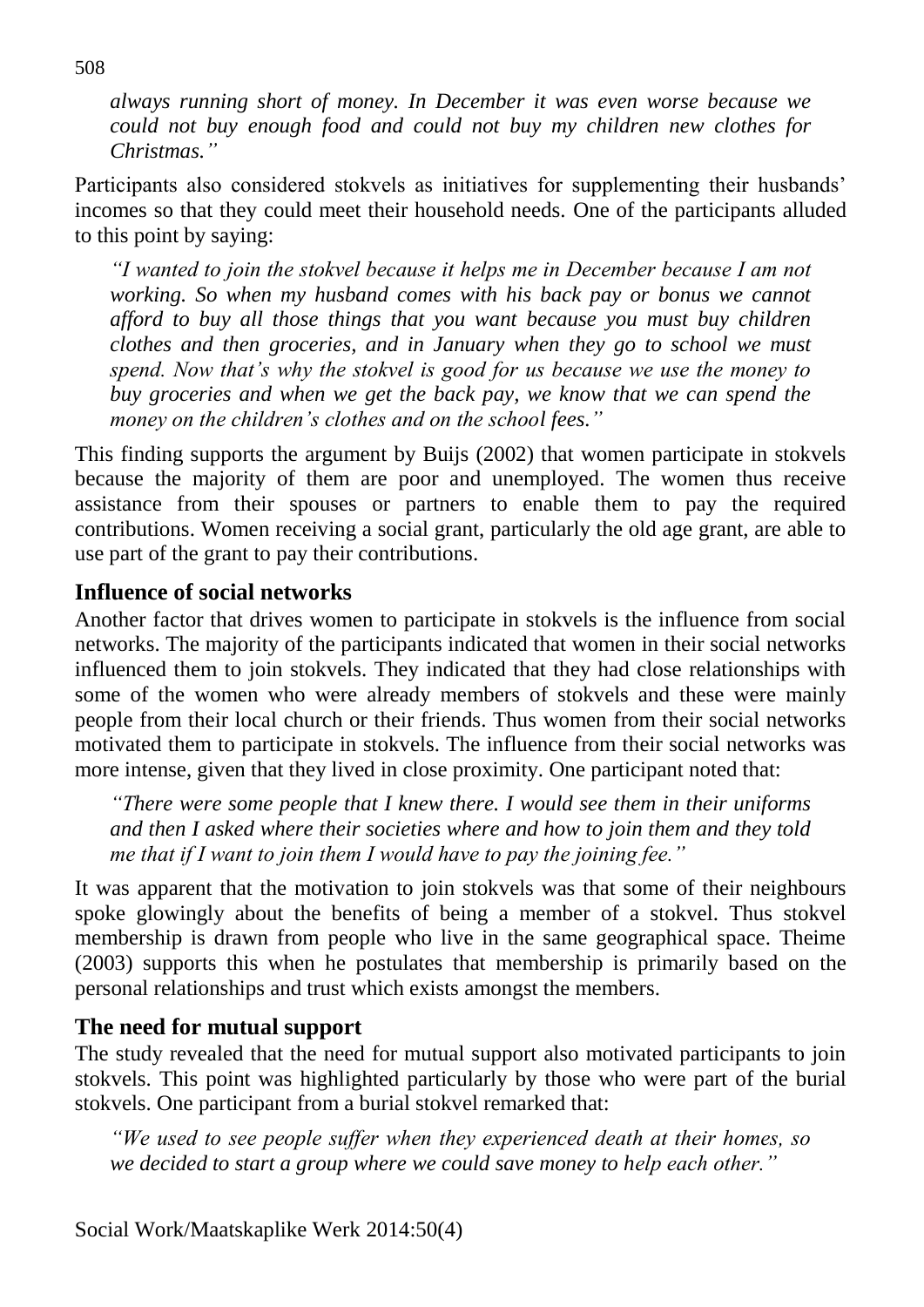Thus for this participant the need for mutual support in times of social and economic crises motivated her to join the burial stokvel. One can therefore conclude that the need for mutual support when exposed to unavoidable shocks motivated participants to join stokvels. This is in line with the argument by Mashigo and Schoeman (2010:5) that savings from stokvels cater for "unpredictable and expensive events such as illness and funerals".

### **THE BENEFITS OF PARTICIPATING IN STOKVELS**

The second objective of the study was to establish how stokvels were beneficial to the membership. The participants identified the following benefits.

### **Ability to meet basic needs**

Participants revealed that participation in stokvels enabled them to meet their basic needs. Participants indicated that they were able to buy groceries and to access lumpsum cash which they can use to meet their basic needs. This was clearly articulated by one participant who boldly declared that:

*"It has benefited me a lot, I do not have that headache when it comes to food, I don't want to lie, and even now I am still eating food that I bought in December, they are still here in my place so it helps me a lot, soaps, toothpaste are still there even the washing powder I still have them so it helps me a lot."*

Participants explained that they have not experienced hunger or food insecurity ever since they joined stokvels. Another participant added:

*"I benefit a lot because when the money comes I can buy something bigger like furniture and that one from the Mahodisana I used it even when my child was going to college when the round came on me I used to pay the school fees."* 

These responses confirm the observation by Chikadzi and Lusenga (2013) that stokvels enable women to achieve what they would not be able to achieve on their own.

### **Ability to save and invest**

The study revealed that membership in stokvels creates an opportunity to save. As a result, participants were able to engage in huge projects such as extending their houses. One participant who had been a member of a stokvel for a long period of time had this to say:

*"Oh my savings help me a lot, because I've bought windows with that money, because I was budgeting it and putting it in the bank, but I decided let me do something aside, so I went and bought windows and frames with that money. I want to build, I bought those things and put aside, I bought tiling with that money I saved, because I saw that this money was supposed to buy food, but now because we are doing the stokvel it helps us to save a lot."*

Another key benefit that participants derived from participating in stokvels was the opportunity to invest in household property. One participant responded as follows: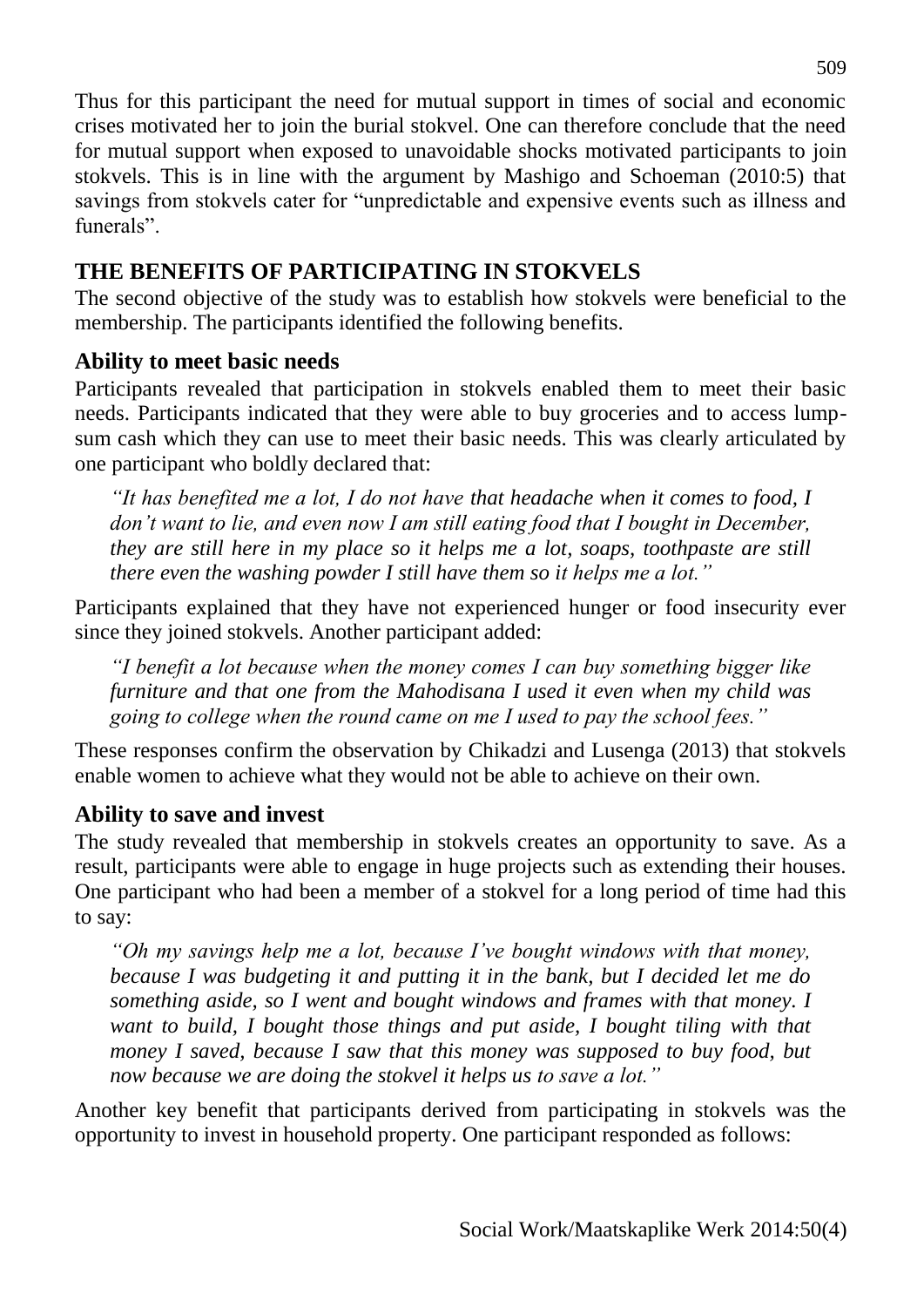*"Yes it has benefited me; I bought curtains for my house, a new pot, a slow cooker."*

Another participant explained that:

*"There is an amount that we collect and we decide on what we want to buy that month. For example, people can contribute say a 100 rands and then if the total amount buys three pots, we will buy the three pots; then in the following month we will buy more until every member has her own."* 

Participants were thus able to accumulate assets. Although these were modest investments, participants pointed out that they were looking at investing in bigger projects such as buying land. This is in line with the finding by Chikadzi and Lusenga (2013) that participation in stokvels enables women to break the cycle of poverty.

### **Easy access to credit and mini-loans**

Access to credit and mini-loans was another key benefit that participants derived from participating in stokvels. Stokvels charged interest to borrowers and this helps to augment the savings. When the contributions and the interest charges are pooled together, they enable the stokvel to have a considerable amount of money which can be lent at reasonable interest rates to both members and non-members of the stokvel. One participant remarked that:

*"It operates very well, because when we contribute R200 every month, we borrow and then other people come and borrow from us and then they bring it with 30% interest."*

This shows that many stokvels operate as credit associations where people can borrow money at affordable interest rates. This enables members to meet their basic needs and thereby improve the quality of life.

#### **Women empowerment**

The participants viewed their involvement in stokvels as contributing towards the empowerment of women. They viewed the role of stokvels in promoting savings as being instrumental to the empowerment of women. The participants explained that they depended on their husbands or spouses for the initial contributions, but their participation in the stokvels had empowered them to the extent that they had broken away from this culture of dependence on men. As one participant put it:

*"You must stand up for yourself and save money every month."* 

Another participant supported this by saying:

*"I see more benefits, because you will gain knowledge and you will know how to save money."* 

The sense of empowerment was manifested through their confidence and capabilities as women who significantly contribute to the wellbeing of their families and through their ability to take up the caring role without having to depend heavily on their husbands or spouses. This is consistent with the point made by Mashigo and Schoeman (2010) that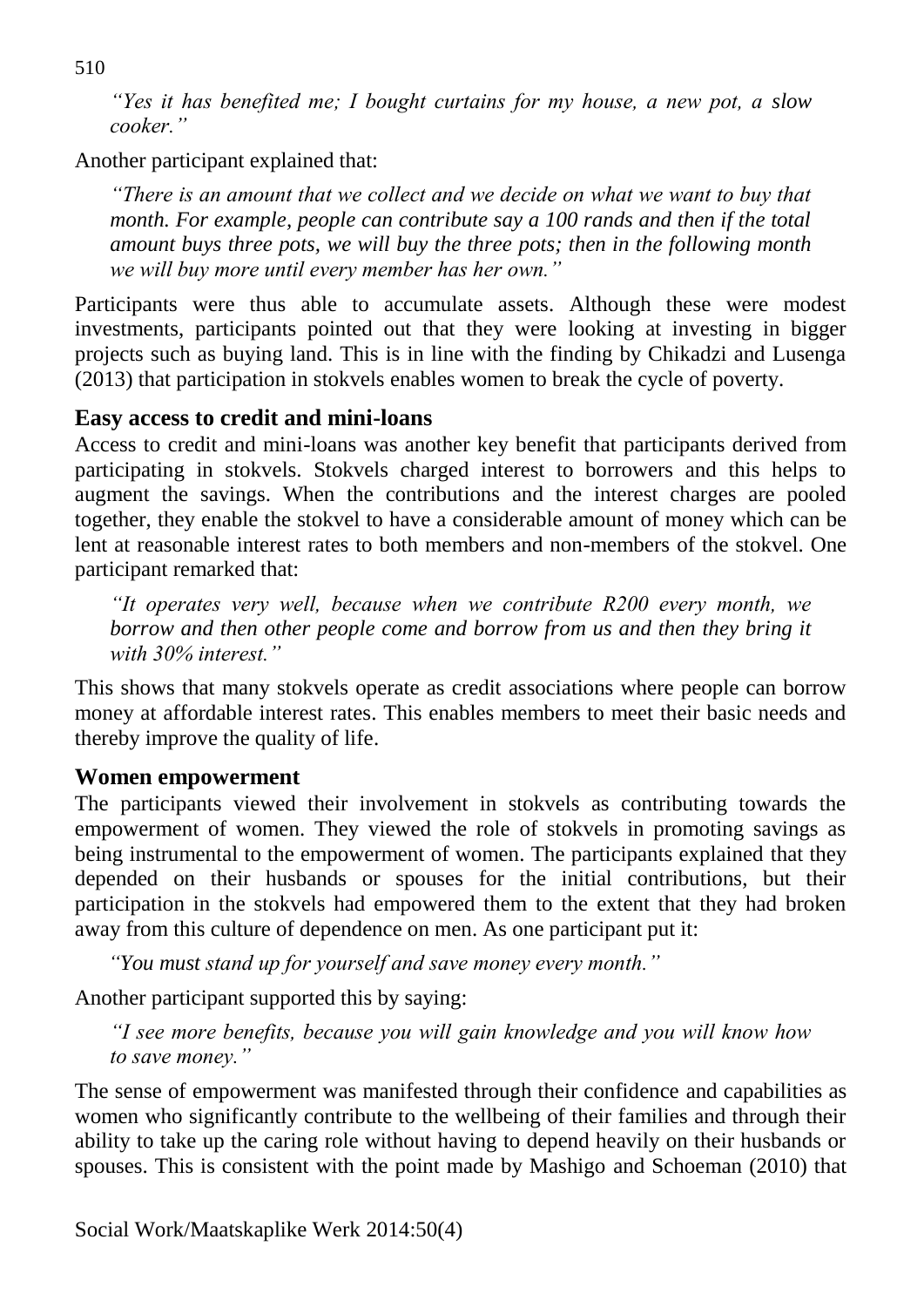stokvels contribute to social empowerment, as they promote income generation, responsible behaviour and economic independence.

### **Moral support/mutual assistance**

The study revealed that moral support and/or mutual assistance were important benefits that the participants derived from stokvels. The participants pointed out that members of stokvels were there for each other and were supportive of one another when faced with hardships such as the death of a loved one. The moral support during bereavement was not confined to burial stokvels, but this was also the case with the other types of stokvels. Participants indicated that they had received support from their fellow members and this support is also evident when members host other events such as parties. Thus there is mutual assistance amongst stokvel members. One participant explained:

*"So if someone dies we phone our members and inform them about the death and then if, for example, it's a member's mother, we have to go on Friday, but if it's one of the family members, we go early Saturday morning so that we can cook for the people who would have come to attend the funeral."* 

Another participant added:

*"So now we started something so if someone passes on we come together and help each other; each one of us has two pots, big pots and a big basin dish, table, chairs, everything we have it, gas stoves, we have all that. So if, for example, my child passes on they would come with those things, prepare everything, cook and dish out for the people who would have come to the funeral."*

Stokvels therefore, embody the notion of *ubuntu*, which engenders a sense of togetherness (Verhoef, 2001).

### **Creation of social capital**

The development of social capital is one of the benefits of participating in a stokvel. As members participate in stokvels, they establish social networks and friendships, which provide a forum for discussing their personal lives and other issues and thus learn from each other's experiences. One participant remarked that:

*"We also talk about our problems together and we have fun, so we are always happy together when we meet."*

The participants indicated that some stokvels provide refreshments after meetings and this provides an opportunity for members to engage in various conversations. One of the participants elaborated as follows:

*"When we finish discussing, we have cold drinks, we do jokes like women when we are together, you see, and if there is something that we want to start, we share the ideas; for example, we also want to start a cooperative and we are still looking for information on how to do it."*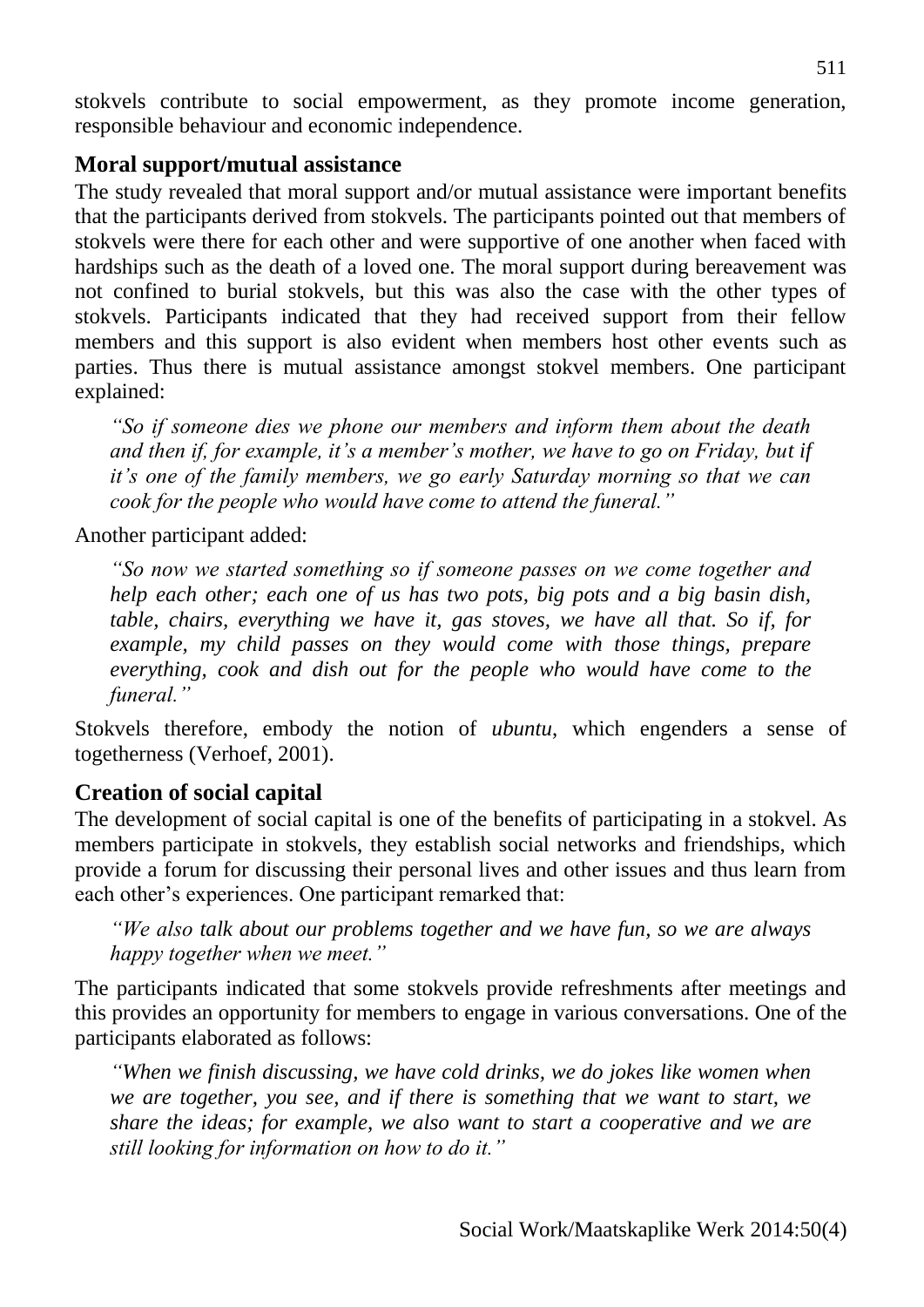Friendships are established or strengthened from these conversations and younger members are able to acquire wisdom from the older members. It is therefore through this networking that they establish other innovative ideas to improve the quality of their lives. This finding reinforces Irving's (2005) argument that one's humanity is realised through relationships with other people.

## **FACTORS THAT ENHANCE THE SUCCESS OF STOKVELS**

The third objective of the study was to explore the perceptions of members of stokvels about factors that enhance the success of stokvels. The participants identified the following factors.

### **Trust and honesty**

Trust and honesty were identified as being amongst the key factors that enhance the success of stokvels. The participants argued that their stokvels had survived and were successful because of mutual trust and honesty. They pointed out that they only lend money to non-members whom they know and trust. One participant explained:

*"Outside we borrow people we trust, not everyone, only people we trust and know, because you can't just give people money, yet you do not even know where they live."*

Within the stokvel trustworthiness amongst the members themselves was vital, as one participant explained:

*"The thing that has kept us to survive is honesty and understanding each other. If you are honest and sit down and talk, everything will be alright."*

Similarly another participant noted that:

*"There is no cheating, there are no tsotsis, and people in our stokvel are very honest."*

In this vein, abuse of funds by dishonest management and fellow members were found to be the barriers to the success of the stokvels. Thus, lack of trust and dishonesty hindered the success and optimal functioning of stokvels. Some members even dropped out and joined other stokvels as a result of mistrust within the stokvel. This was captured in the following response from one of the participants:

*"In stokvels, each and every month we contribute a fixed amount and in December we take the whole money and we buy groceries which will fit our families. But that money which each person contributed and the groceries did not match; there was no balance as the groceries were less than the amount that we had contributed from January to December, so we decided to quit."* 

### **Harmonious relationships**

The study revealed that participants found teamwork, a sense of belonging and collective responsibility critical to ensure that borrowers repay their loans in a timely fashion and also to ensure the safety of their contributions. One of the participants said: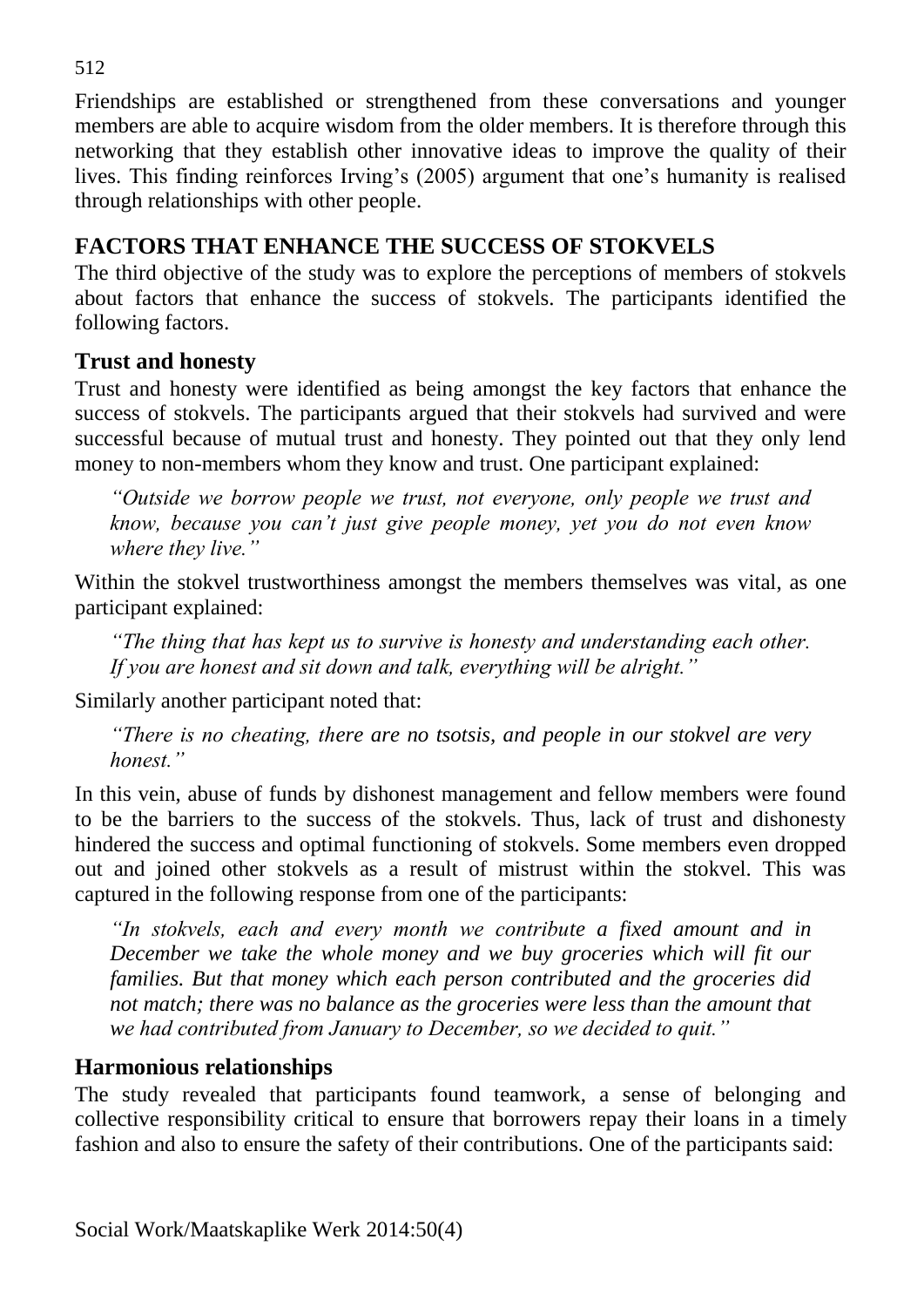*"It's because we understand each other and normally when we borrow we always bring back the money on time. So we understand each other and we always make sure that we work together and not fight."* 

This was reinforced by another participant:

*"We are women; we must stick together even if sometimes when we talk, some might not like what you say. But we know how to sit down, talk and rectify any problems."* 

Harmonious relationships were therefore seen as enhancing the success of stokvels.

# **Constitution for the stokvel**

The participants felt that having a constitution for the stokvel was critical for the success of the stokvel. The participants indicated that their constitution is endorsed by the police and that when outside borrowers refuse to bring back the money, they invite the police to intervene. One participant explained:

*"We are the ones who write down the Constitution, take it to the police and ask them to sign it and stamp it."*

Another participant elaborated as follows:

*"When you refuse to pay, we come to your house; we write down how you agree to pay us, then you will sign and we will take it to the police who will put a stamp on the agreement. If you fail to pay, then we will come and get something from your house like a fridge or anything, and we will sell it to get our money back and the police will know about this."* 

Non-repayment of loans undermines the viability of stokvels. The involvement of the police in enforcing the constitution of the stokvel therefore puts pressure on borrowers to repay their loans and ultimately this enhances the success of the stokvels. A stokvel's constitution provides a buffer against practices that undermine the viability or success of the stokvel. Thus the constitution of a stokvel provides checks and balances, and this also makes it easier for the police to intervene in case of infringements.

# **CONCLUSION**

The study revealed that stokvels draw their membership largely from unemployed women or low-income earners. In view of this, stokvels are an important source of income security for persons of limited means. Some of the participants used stokvels to supplement the incomes of their spouses. The study revealed that stokvels enable the participants to meet their basic needs, including enhancing their capacity to provide care to their households. In the process, stokvels empowered the participants to the extent that there were no longer dependent on their spouses. One can therefore conclude that stokvels play an important role in improving the lives of their members and their families.

It is apparent from the study that stokvels represent a self-help approach to social security. The rationale for stokvels is that they extend social protection to persons who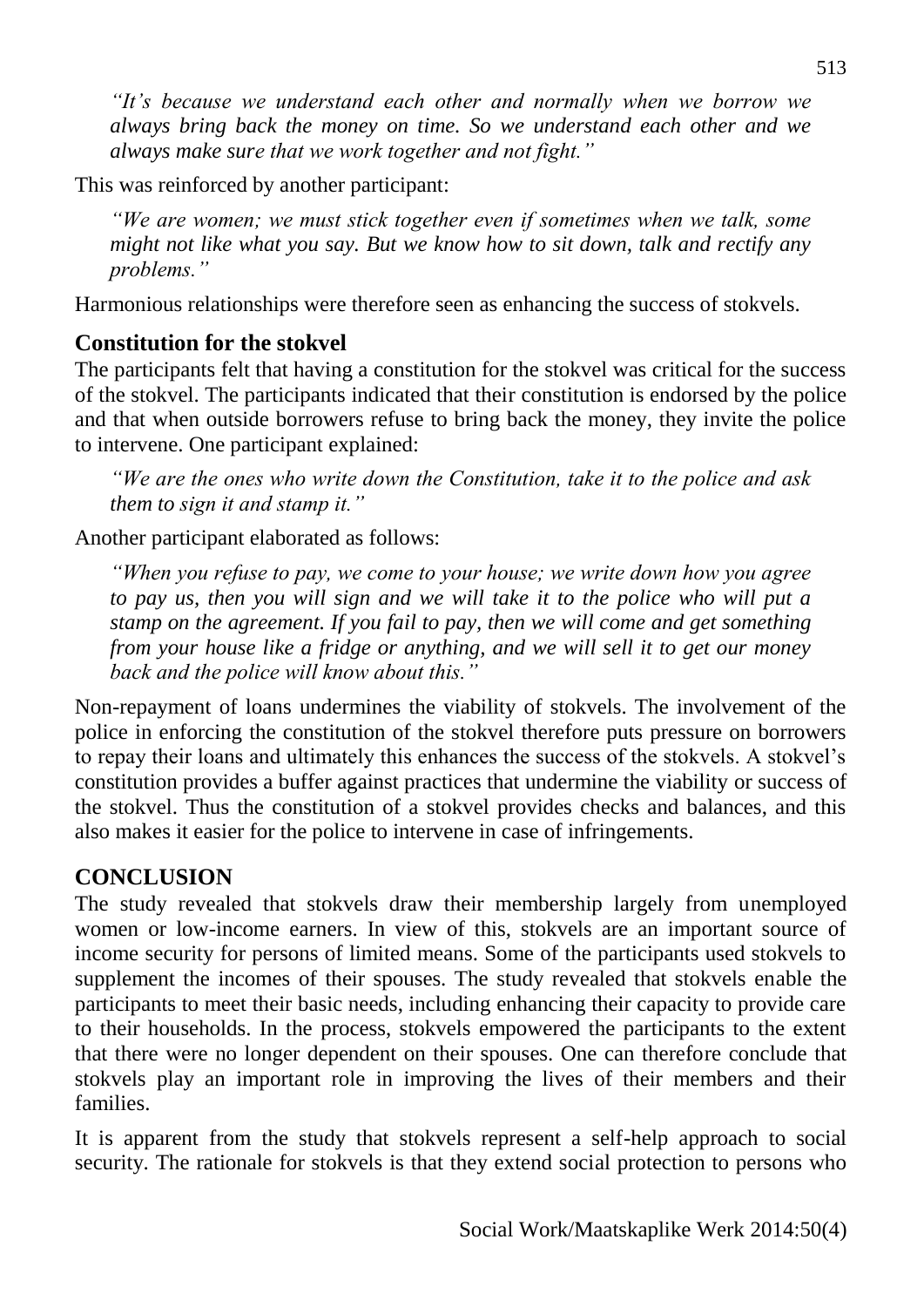either fall through the cracks of the country's social security system, or who are not adequately protected by the social security system. The strength of using stokvels as a strategy of social protection is that they enable the participants to save and invest, and thereby enable them to accumulate assets.

In view of the country's high unemployment rate, gaps in the coverage of social assistance and inadequate social assistance benefits, it is recommended that social workers should encourage communities to participate in stokvels in order to promote income security. This would complement the other efforts of the state in reducing poverty. Secondly, participation in stokvels could be promoted as one of the exit strategies for the recipients of social grants, particularly recipients of the child support grant. This would enable the recipients to accumulate assets and make the leap out of poverty.

### **REFERENCES**

ALCOCK, P. 2006. **Understanding poverty** (3rd ed). New York: Palgrave Macmillan.

BUIJS, G. 2002. Rotating credit associations: their formation and use by povertystricken women in Rhini, Grahamstown, Eastern Cape. **Africanus: Journal of Development Studies**, 32(1):27-42.

CARTER, M.R. & MAY, J. 1999. Poverty, livelihood and class in rural South Africa. **World Development**, 27(1):1-20.

CHIKADZI, V. & LUSENGA, T. 2013. Stokvels as livelihood strategy for women living in urban townships: lessons from South Africa. **The Social Work Practitioner-Researcher**, 25(3):350-367.

DEKKER, A.H. & OLIVIER, M.P. 2003. Informal social security. **In**: OLIVIER, M.P., SMIT, N. & KALULA, E.R. (eds), **Social security, a legal analysis**. Durban: LexisNexis Butterworths, 559-593.

IRVING, M. 2005. **Informal savings groups in South Africa: investing in social capital***.* Working Paper Number 112. Centre for Social Science Research, University of Cape Town.

KASEKE, E. & OLIVIER, M.P. 2008. Informal social security. **In**: OLIVIER, M.P. & KUHNLE, S. (eds), **Norms and institutional design: social security in Norway and South Africa**. Stellenbosch: African Sun Media, 175-182.

KASEKE, E. 2010. The role of social security in South Africa. **International Social Work**, 53(2):159-168.

LUKHELE, A.K. 1990. **Stokvels in South Africa: informal savings schemes by Blacks for the Black community**. Johannesburg: Amagi Books.

MASHIGO, P. & SCHOEMAN, C. 2010. **Stokvels as an instrument and channel to extend credit to poor households in South Africa: an inquiry**. Policy Paper 19. University of Johannesburg.